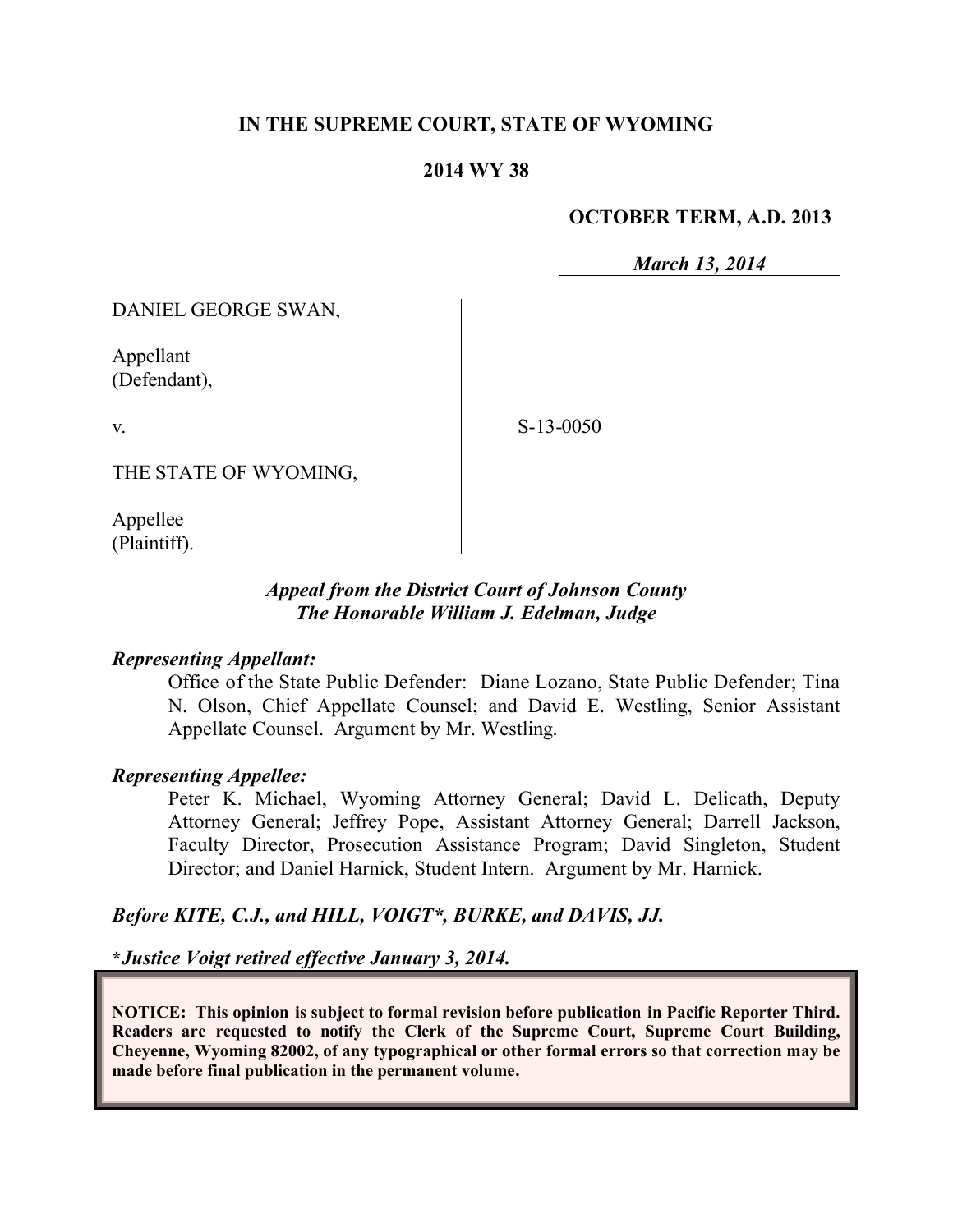**HILL,** Justice.

[¶1] A jury found Daniel Swan guilty of one count of felony child abuse, and he now appeals. He claims that the district court erred by not granting his motion for judgment of acquittal, citing insufficient evidence. He also claims that his right to confrontation was violated because the district court limited questions to the victim regarding inappropriate sexual contact between the victim and his sister. We affirm.

## **ISSUES**

[¶2] Swan presents two issues for our review:

- 1. The trial court's limitation of the cross-examination of DM effectively denied the Appellant, Daniel Swan, due process by denying him his constitutional right to confront the witness against him.
- 2. The evidence produced at trial was insufficient to support a verdict of child abuse and it was an abuse of discretion to deny Mr. Swan's motion under W.R.Cr.P. 29.

## **FACTS**

[¶3] After being arrested on an outstanding warrant from the state of Montana, Daniel Swan's three step-children were placed into protective custody with the Wyoming Department of Family Services (DFS).<sup>1</sup> Almost immediately, the children's foster parent noticed bruises and cuts on DM's buttocks. DM, who was five years old at the time, indicated that he received those injuries at the hands of his step-father, who he said often spanked him with a stick and placed tape on his mouth to muffle his screams.

[¶4] The foster parent immediately contacted DFS, who sent a police officer to her home. DM repeated his story to the officer, adding that his step-father also tied his hands behind his head. After the spanking, DM was made to exercise while Swan watched. DM also said he was often locked in his room at night and was made to urinate in a "pee bucket." The officer then took photos of the injuries reported by the foster parent and took the children to be examined by a pediatrician.

[¶5] The police charged Swan with one count of felony child abuse, to which he pleaded not guilty. The case moved toward trial and Swan proposed jury instructions that indicated he intended to elicit evidence from DM that DM molested his sister as part of

 $1$ . The children's mother was also present and was also arrested for interference because she lied to police about being the only adult in the home on the day of Swan's arrest. Swan was actually present as well.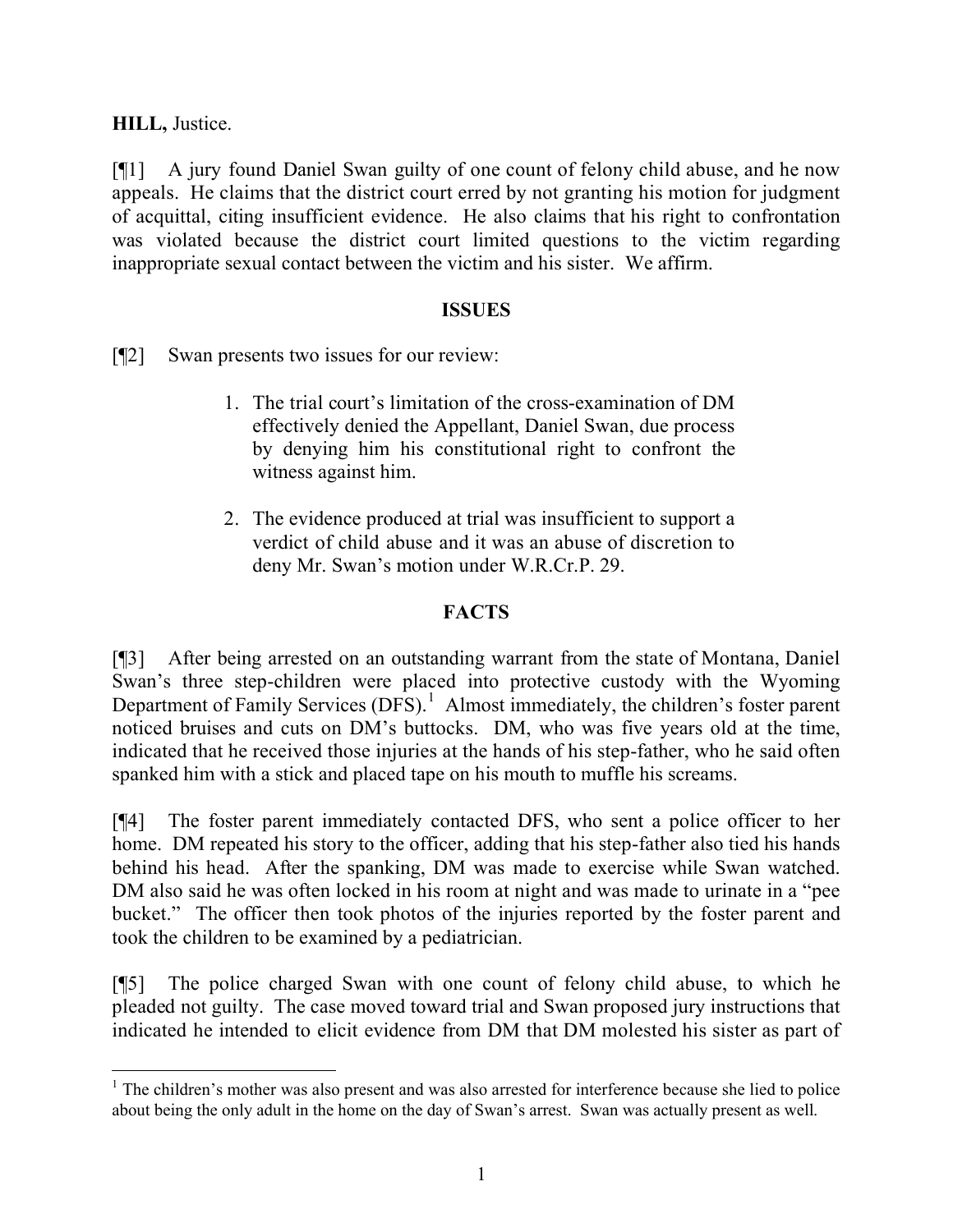his defense. The State filed a motion in response opposing that instruction and argued that Swan had no proof of the alleged molestation and that such evidence would shift the trial away from the relevant issue. Swan responded that asking DM about the allegations would rebut the State's theory about why Swan spanked DM.

[¶6] The district court took the matter under advisement and reserved ruling pending Swan producing evidence that substantiated his claims. This became a non-issue at trial, however. During trial, as Swan's counsel cross-examined DM regarding the reasons for the beatings, DM testified that he did not know why. Swan's counsel did not ask DM about the alleged sexual misconduct. Also at trial, Swan admitted to spanking DM and binding DM with plastic wrap. The State produced evidence at trial that he did so with a wooden lath that left abrasions, bruises, and lacerations, which likely bled. Photos of DM's buttocks corroborated these accounts and DM testified that when he misbehaved, Swan would spank him with the wood.

[¶7] Although Swan's counsel did not ask DM about the alleged sexual misconduct, Swan was able to testify that he spanked DM for that very reason and described how DM allegedly admitted to it. Swan also introduced a letter he wrote to his sister in which he made the same allegations.

[¶8] After presenting his evidence and making closing arguments, Swan moved for a judgment of acquittal. The district court denied the motion and explained that when viewing the evidence in a light most favorable to the prosecution, a reasonably jury could find Swan guilty beyond a reasonable doubt. The court noted that the jury had to resolve only one question – whether Swan's spanking of DM constituted "reasonable corporal punishment." The jury found Swan guilty and he was sentenced to thirty to sixty months in the Wyoming State Penitentiary. He timely filed his notice of appeal.

# **DISCUSSION**

# *Right to Confrontation*

[¶9] In his first issue, Swan argues that the district court interfered with his right to present his defense by limiting the cross-examination of the victim about the victim's alleged molestation of his sister. Although Swan claims constitutional error, without an appropriate objection we review his claim under a *plain error* standard. *Anderson v. State*, 2014 WY 13, ¶ 20, 317 P.3d 1108, 1115 (Wyo. 2014) (citations omitted). We have further stated:

> Even when constitutional error is alleged, each criterion must be satisfied or a claim for review under the plain-error doctrine will fail. To establish plain error, the appellant must prove (1) the record clearly reflects the alleged error; (2) the existence of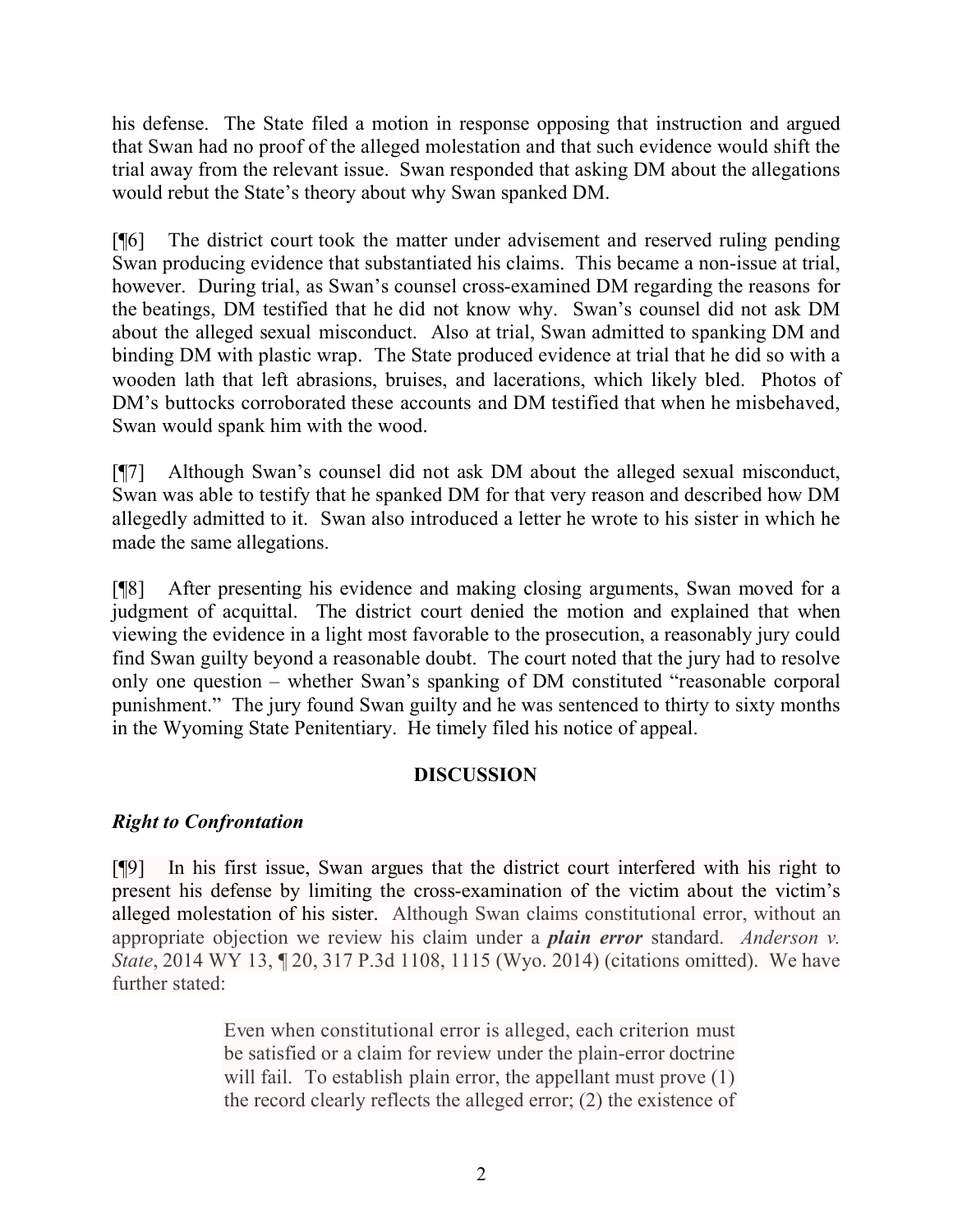a clear and unequivocal rule of law; (3) a clear and obvious transgression of that rule of law; and (4) the error adversely affected a substantial right resulting in material prejudice to him.

*Anderson*, ¶ 20, 317 P.3d 1108.

[¶10] The constitutional right to confront a witness arises under the Sixth Amendment to the United States Constitution and Article I, Section 10 of the Wyoming Constitution. We have summarized the limits that a court may properly place upon cross-examination regarding confrontation:

> The primary right secured by the Confrontation Clause of the United States and Wyoming Constitutions is the right of cross-examination. In order for there to be a violation of the right of confrontation, a defendant must show more than just a denial of the ability to ask specific questions of a particular witness. Rather, a defendant must show that he was prohibited "from engaging in otherwise appropriate cross-examination designed to show a prototypical form of bias on the part of the witness . . . 'to expose to the jury the facts from which jurors . . . could appropriately draw inferences relating to the reliability of the witness.'" *Hannon*, ¶ 18, 84 P.3d at 330 (quoting *Delaware v. Van Arsdall*, 475 U.S. 673, 680, 106 S.Ct. 1431, 1436, 89 L.Ed. 2d 674 (1986)). The Confrontation Clause guarantees a defendant an "**opportunity** for effective cross-examination, not cross-examination that is effective in whatever way, and to whatever extent, the defense might wish." *Van Arsdall*, 475 U.S. at 679, 106 S.Ct. at 1435 (quoting *Delaware v. Fensterer*, 474 U.S. 15, 20, 106 S.Ct. 292, 295, 88 L.Ed. 2d 15 (1985) (*per curiam*) (emphasis in original)). A defendant's right to cross-examination of a witness is not unfettered, but is subject to the trial court's "discretion to reasonably limit cross-examination to prevent, among other things, questioning that is repetitive or of marginal relevance." *Hannon*, ¶ 22, 84 P.3d at 331-32 (quoting *United States v. DeSoto*, 950 F.2d 626, 629-30 (10th Cir. 1991)); *see also Olden v. Kentucky*, 488 U.S. 227, 232, 109 S.Ct. 480, 483, 102 L.Ed. 2d 513 (1988) (*per curiam*).

*Budig v. State*, 2010 WY 1, *¶* 8, 222 P.3d 148, 151 (Wyo. 2010) (quoting *Miller v. State*, 2006 WY 17, ¶ 8, 127 P.3d 793, 796 (Wyo. 2006) (emphasis in original) (some citations omitted)). Thus, a district court may reasonably limit a defendant's right to cross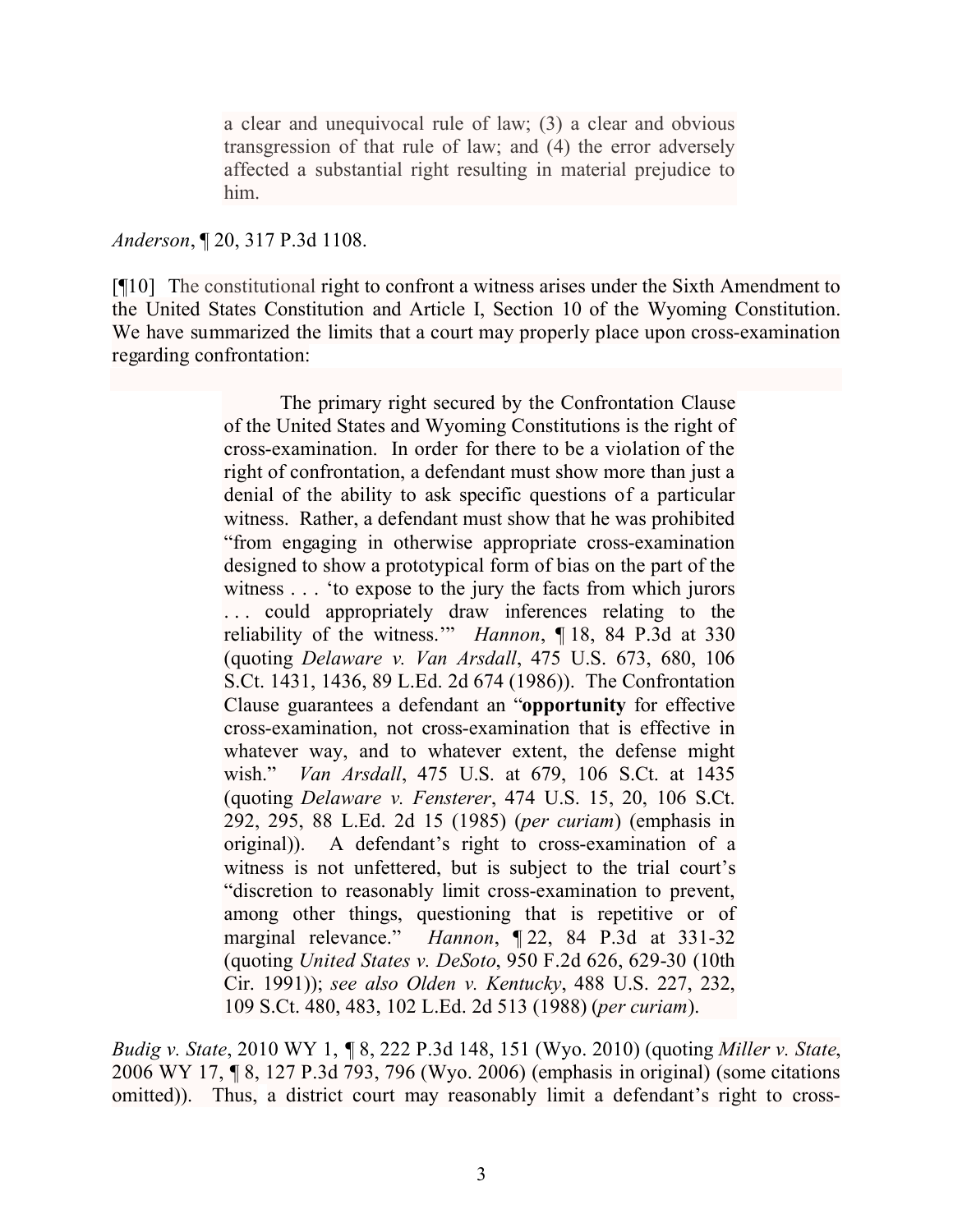examination without abridging his Sixth Amendment right to confrontation. *Miller*, ¶¶ 7- 13, 127 P.3d at 796-97; *Schmidt v. State*, 2001 WY 73, ¶ 30, 29 P.3d 76, 85-86 (Wyo. 2001).

[¶11] Conversely, as Swan suggests, a district court can also violate a defendant's right to confront the witnesses against him if it prevents him from having an opportunity to conduct an effective cross-examination. *Budig*, ¶ 8, 222 P.3d 151. However, that did not happen in this case. As mentioned in the aforementioned facts, the court reserved ruling on the issue. To refresh, prior to trial, the district court ruled that depending on the events at trial it might preclude Swan from offering evidence about DM's alleged molestation of his sister. The court stated, "... pending the status of the evidence, this matter will be taken under advisement." The court never made a final ruling on the issue, however, because it did not have to do so. Swan's counsel cross-examined DM but did not broach the subject of the allegations of molestation. Counsel asked DM questions without any restriction whatsoever.

[¶12] While the molestation issue was not brought up by Swan's counsel on crossexamination, the defense did introduce its theory on direct. Swan was permitted to testify regarding the alleged molestation, which he did at length. Given this testimony and the unrestricted cross-examination of DM, we cannot conclude any error regarding Swan's right to confrontation occurred.

# *Motion for Judgment of Acquittal/Sufficiency of the Evidence*

[¶13] Swan's final argument on appeal is that the evidence produced at trial was insufficient to support a verdict of child abuse and thus it was an abuse of discretion to deny his motion for judgment of acquittal under W.R.Cr.P. 29.

[¶14] When we review a sufficiency of the evidence claim,

we examine and accept as true the State's evidence and all reasonable inferences which can be drawn from it. We do not consider conflicting evidence presented by the defendant. We do not substitute our judgment for that of the jury; rather, we determine whether a jury could have reasonably concluded each of the elements of the crime was proven beyond a reasonable doubt. This standard applies whether the supporting evidence is direct or circumstantial.

*Sweets v. State*, 2013 WY 98, ¶ 14, 307 P.3d 860, 865 (Wyo. 2013) (quoting *Craft v. State*, 2013 WY 41, ¶ 18, 298 P.3d 825, 830-31 (Wyo. 2013)).